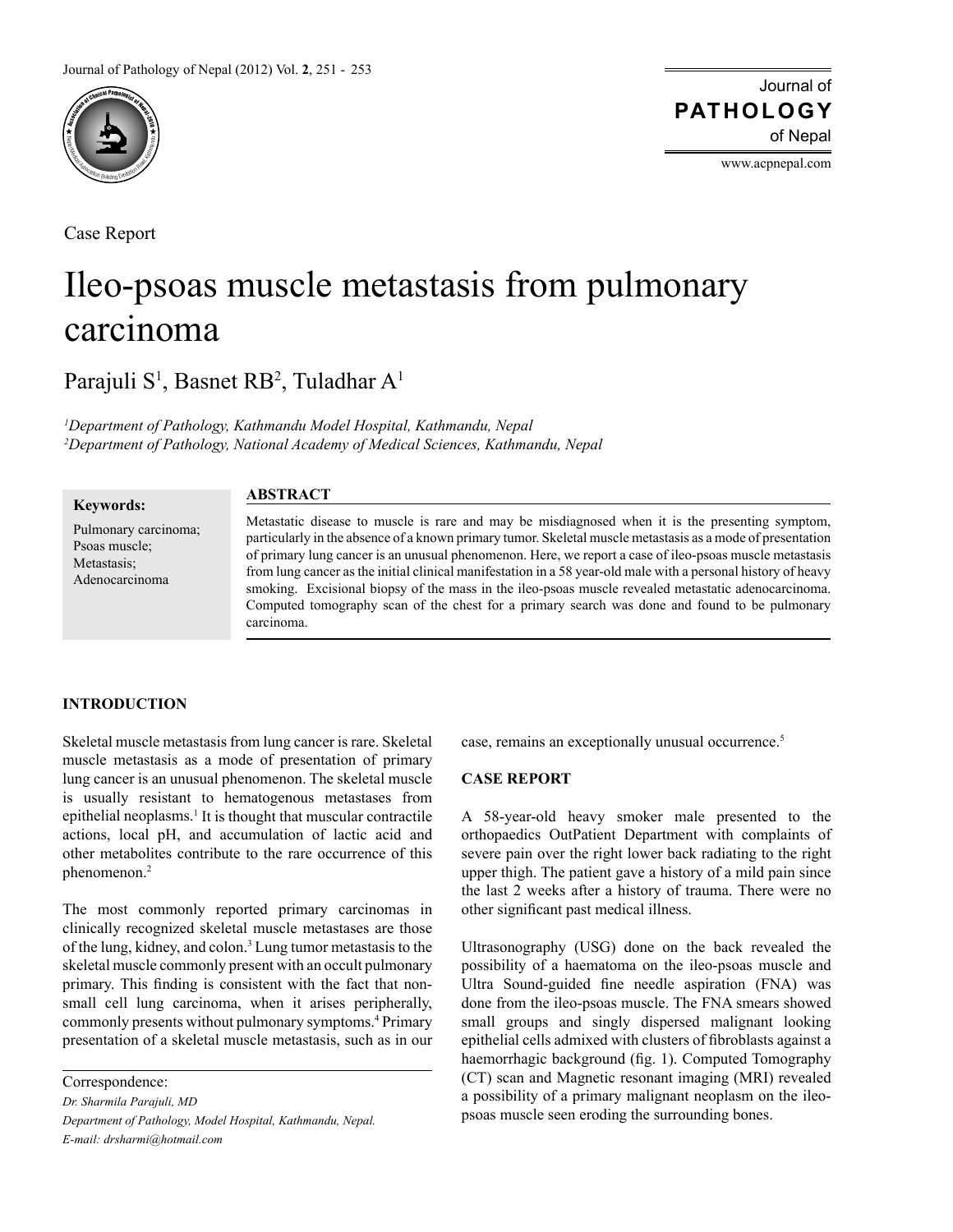An excisional biopsy was done and the specimen was sent for histopathological examination. Gross examination revealed a 5x4 cm nodular circumscribed mass enclosed within fibro-fatty tissue. External surface of the mass showed focal areas of haemorrhage and congestion. Cut section of the mass showed solid grayish-white firm tissue with foci of haemorrhage at the periphery (fig. 2).

Microscopic examination revealed extensive infiltration of the muscle with atypical tumour cells arranged in numerous small, irregular glands lined by hyperchromatic enlarged nuclei. Frequent atypical mitotic figures were also noted. Chronic inflammatory cell infiltrate was present in the stroma (fig 3). The diagnosis of metastatic adenocarcinoma to the ileo-psoas muscle was made. The possible primary sites considered were the lung, gastro-intestinal tract, prostate and urinary bladder. The patient underwent gastrointestinal and colorectal endoscopies and cystoscopies and there were no signs of any malignancy. Prostate specific antigen level was within normal limit. Chest-X ray was unremarkable. CT scan of the chest finally revealed a lesion measuring  $2 \times 1$ cm in the right upper lobe towards the periphery suggestive of adenocarcinoma.

#### **DISCUSSION**

The true incidence of skeletal muscle metastasis of adenocarcinoma of lung remains unknown, but an autopsy series suggests that its incidence could be as low as 0.8% despite of the fact that skeletal muscle accounts for nearly 50% of the total body weight and is characterized by rich blood supply.6 The cause for the low incidence of skeletal muscle metastases of primary cancer is still unclear. The constant movement of skeletal muscles which may represent a difficult condition for the implantation and growth of metastatic cells under the high tissue pressure related to the exercise-associated increase of blood flow, the local production of lactic acid which would create an unfavorable environment for metastatic cell growth, the inhibition of cell invasion by protease inhibitors located in the basement membrane, and the antitumor activity of lymphocytes or natural killer cells within the skeletal muscle.<sup>6,7</sup>

The reason why distant skeletal muscle metastasis has been not been reported may be because of the relative rarity and poor prognosis. Another possibility is that physicians and patients tend to overlook the distant skeletal muscle metastasis, which is frequentely asymptomatic, nonspecific, and in hidden locations.<sup>8</sup> Under-diagnosis of skeletal muscle metastases may contribute to their apparent low incidence.

In 194 autopsies involving tumor metastasis to skeletal muscles, which were performed at the Marque de Valdecilla National Medical Center from 1980 to 1982, metastases to skeletal muscle were noted in 11%, and 20% of the patients with carcinoma had muscle metastasis.<sup>2</sup>



*Figure 1: Fine needle aspiration cytology smears from the swelling in the ileo-psoas muscle showing cluster of tumour cells with coarsely granular chromatin pattern and prominent nucleoli (HE stain, X400).*



*Figure 2: Gross specimen of the metastatic nodule on cut surface.* 



*Figure 3: Histopathology of the mass showed glands lined by neoplastic cells enclosed within the fibrous tissue (HE stain, X1000).* 

 Metastatic disease to muscle is rare and may be misdiagnosed when it is the presenting symptom, particularly in the absence of a known primary tumor. In most cases, muscle metastases become apparent after the primary lung lesion has been diagnosed and the tumor has already metastasized through the lymphatic system or blood to other sites.